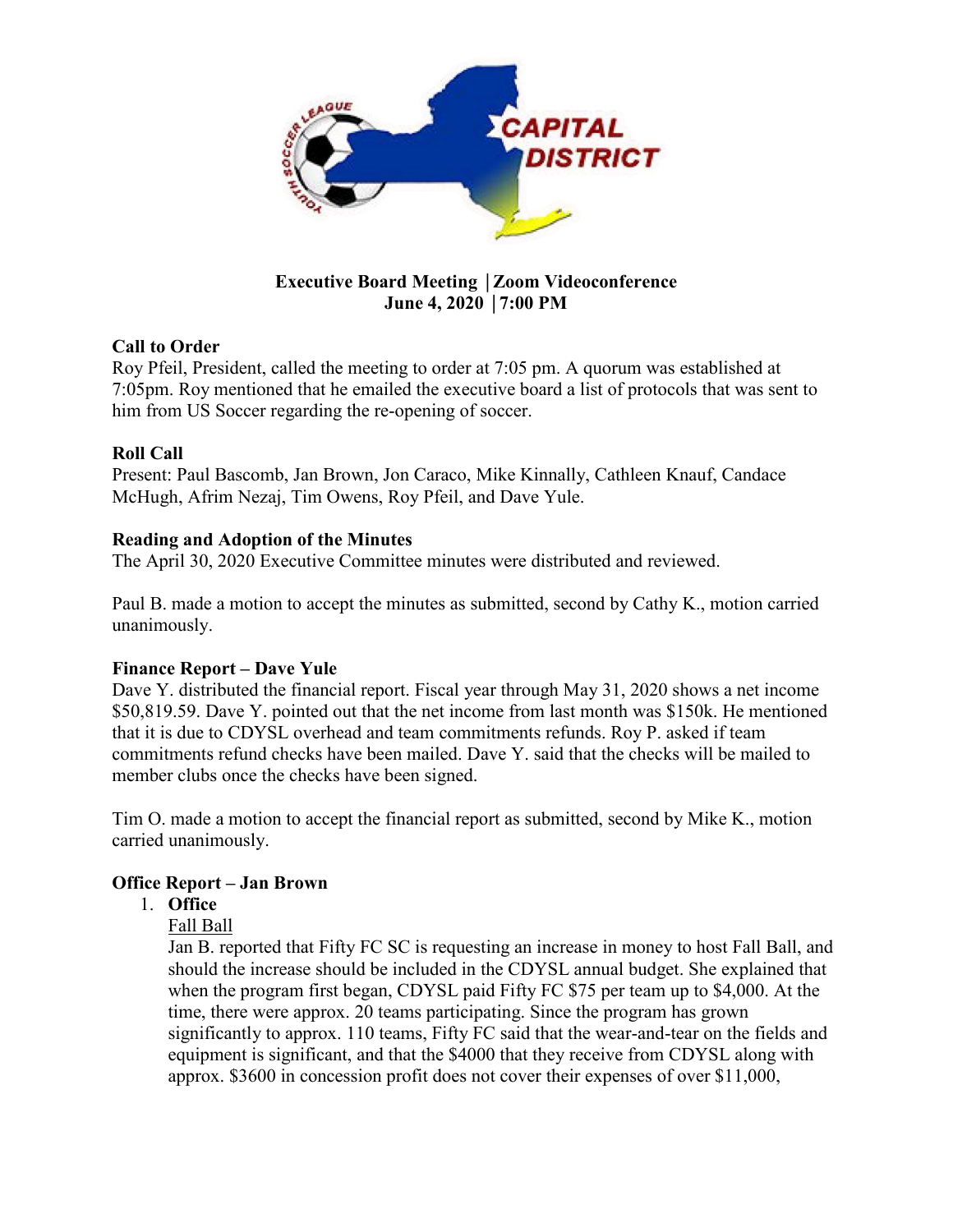therefore Fifty FC is requesting an increase to \$10,000 or \$75 per team with no maximum (\$8,250 for 110 teams).

## Membership

A letter of intent from North Star Premier Soccer Clubs has been received. They do have a few items yet to complete before it can go to the membership. GPS did submit a complaint against North Star Premier SC.

# Registration

CDYSL has registered 6,821 players to date. Of that number, 2,406 were registered between March and May 2020.

# Got Sport

GotSport prototypes have been released to the leagues. The CDYSL office has met with the GotSport representative to review the website and will start building its system over the next weeks. A demonstration of the GotSport platform for club registrars will be held on June  $22<sup>nd</sup>$  at 7pm.

Cathy K. asked Jan B. if it would be helpful to have other CDYSL representatives trained on the GotSport platform to help be liaisons to the clubs. Jan B. said that the office still needs to sort everything out, and once the CDYSL site is set up, clubs can start setting their websites up with the assistance of a Got Soccer representative that each club will be assigned.

# Office Hours

April 20-May 31 payroll is 120 hours for Olga, 140 hours for Jenny, 204 hours for Jan.

Roy P. asked what the plan is for the summer hours. Jan B said summer hours start on July 1st. She did ask Jenny if she could work more over the summer as they transition to GotSoccer. She would like Jenny to create a User Guide for clubs and the office. Jan B. confirmed that CDYSL did receive the PPP loan (Paycheck Protection Loan).

## Spring League Program

Eastern NY has billed/invoiced CDYSL for March, and invoiced but not billed CDYSL for April/May.

Paul B. asked that since CDYSL doesn't have strong voting power with Eastern NY, why is it necessary to send the remaining registration fees to Eastern NY. Tim O. said that Eastern NY executive board has already decided on a recommendation for refunds, but it will be voted on by the leagues at the AGM. Tim O. did say that CDYSL is the  $3<sup>rd</sup>$  largest league in Eastern NY, so CDYSL's votes do matter.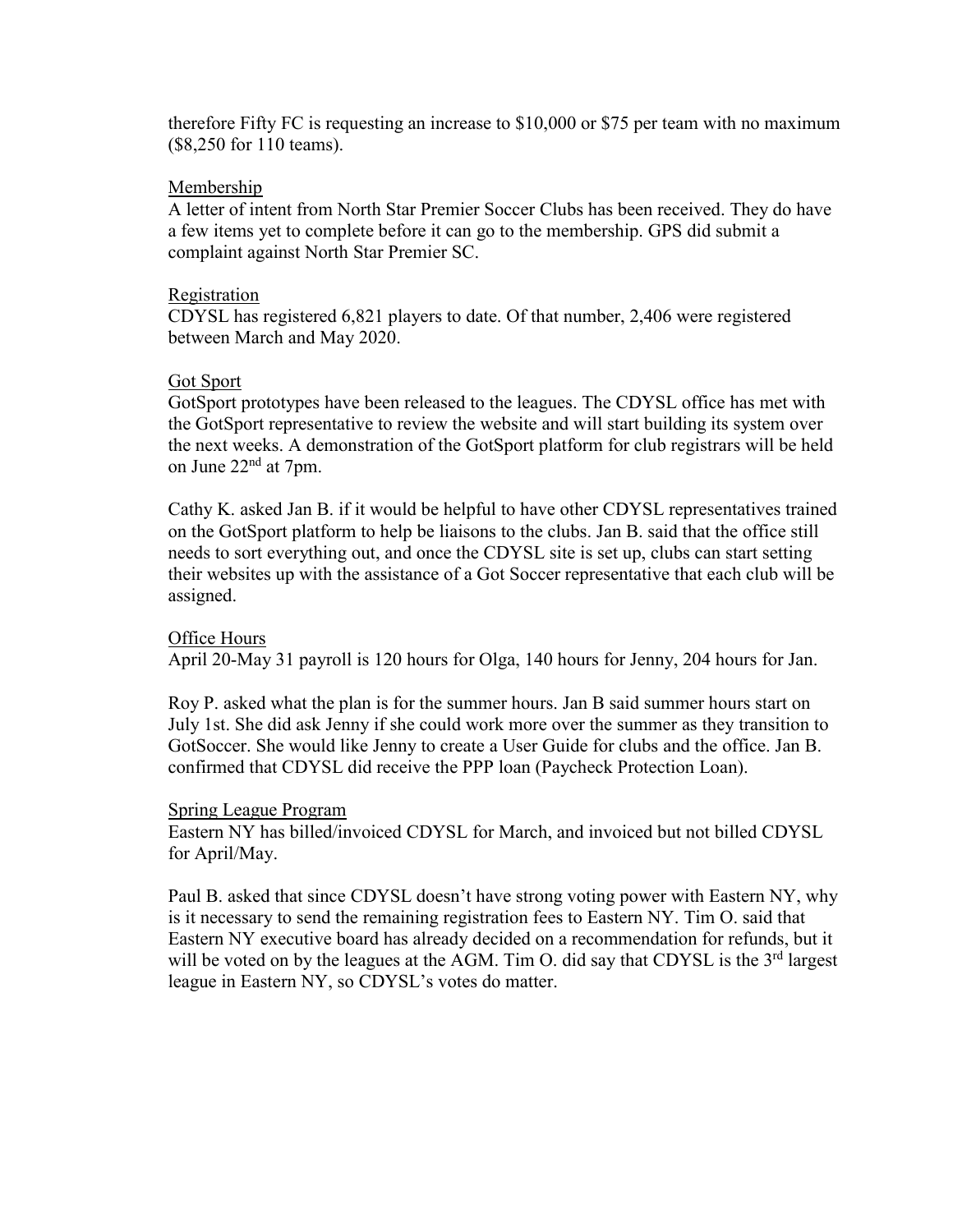Jan B. said that there are less than 800 registrations that haven't been sent in. Roy P. asked if there was a date where the office started to hold them. Jan B. said the office has continued to send in registrations as there could be a point where the Governor allows soccer to start back up, and clubs may want to play in tournaments. Cathy K. and Dave Y. said that passes are good through August  $31<sup>st</sup>$ , and are necessary for tryouts. Roy P. and Afrim N. said that passes are not necessary for tryouts.

Roy P. asked when team commitment fees will be reimbursed to office? Dave Y. said that they would be sent out by the end of the month.

#### Risk Management

In previous years, the \$12 risk management fee (annually) would be paid to Eastern NY directly by coaches when they did their risk management. From there Eastern NY would send CDYSL their share of the fee. Going forward, Eastern NY will have coaches complete the risk management on GotSoccer without paying. From there, CDYSL will be responsible for collecting the fees directly from the clubs. Jan B. said that this will create more work for the office, and will also make it more complicated when processing passes if payment hasn't been made.

### Nominations

Roy P. asked if any nominations for the board positions have come in. Jan B. said that the only one she has received is a nomination for Cathy K. for secretary. Jan B. reminded the board that someone will need to serve as nomination chair. Mike K. volunteered to be the nomination chair.

Roy P. mentioned that someone from Ballston Spa SC expressed interest in a board position. That person also asked for information about a number of committees that Roy said he is not familiar with, and may never have been filled. For example: games observance and ethics committee.

#### **Committee Reports:**

- 1. **Rules – Tim Owens** No report.
- **2. Scholarship – Candace M.** No report.
- **3. Finance – Dave Yule** No report.
- **4. Games – Paul Bascomb** No report.
- **5. Membership/Nominations – Afrim Nezaj** No report.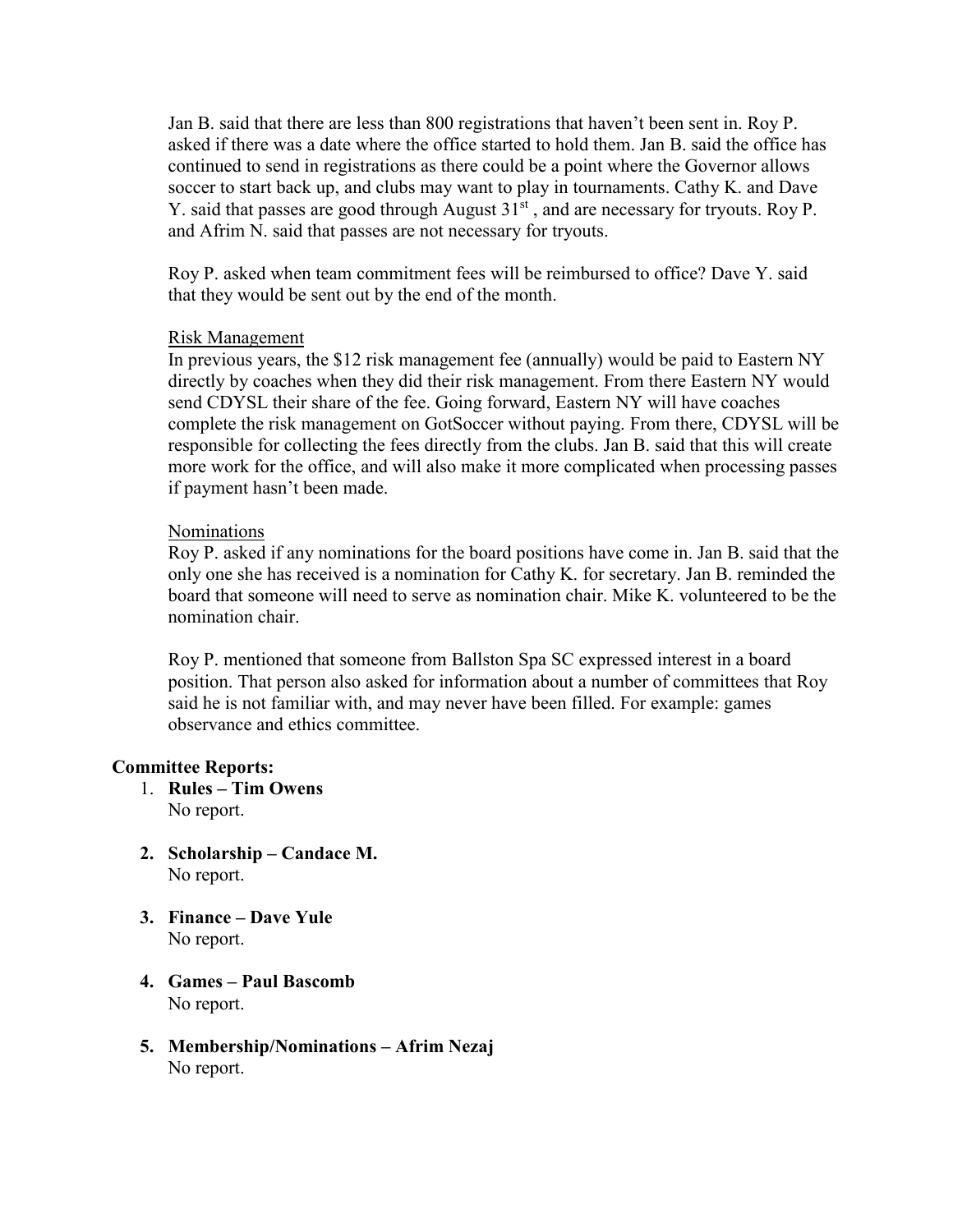**6. Executive** 

No report.

- **7. Registrations – Jan Brown** No report.
- **8. Zero Tolerance – Dave Yule & Paul Bascomb**  No report.
- **9. Arbitration/Appeals – Dave Yule** No report.

## **Special Committees**

- **1. Programs – Roy Pfeil**
	- **a. Coaching Education – Roy Pfeil** No report.
	- **b. ODP Program – Roy Pfeil** No report.
	- **c. Exceptional Senior Showcase** No report
	- **d. TOP Soccer** No report
	- **e. Coaches Workshop** No report.

### **Unfinished Business**

**1. GotSoccer Registration System** See office report.

# **2. Refunds**

Tim O. and Roy P. asked if there was a way to speed up the process to refund club team commitment fees.

Roy P. asked how much of the CDYSL portion (\$16) of the registration fee could be refunded to clubs. Dave Y. said that currently CDYSL owes Eastern NY \$28,000 (invoiced but not billed), and until Eastern NY decides if that amount will be billed, Dave Y. said that he doesn't recommend the board consider a refund of the \$16 (CDYSL's portion of registration per player) at this point. Paul B. recommended waiting until after the Eastern NY AGM to decide. Afrim N. agrees.

# **3. Office Work/Hours/staffing**

See office report.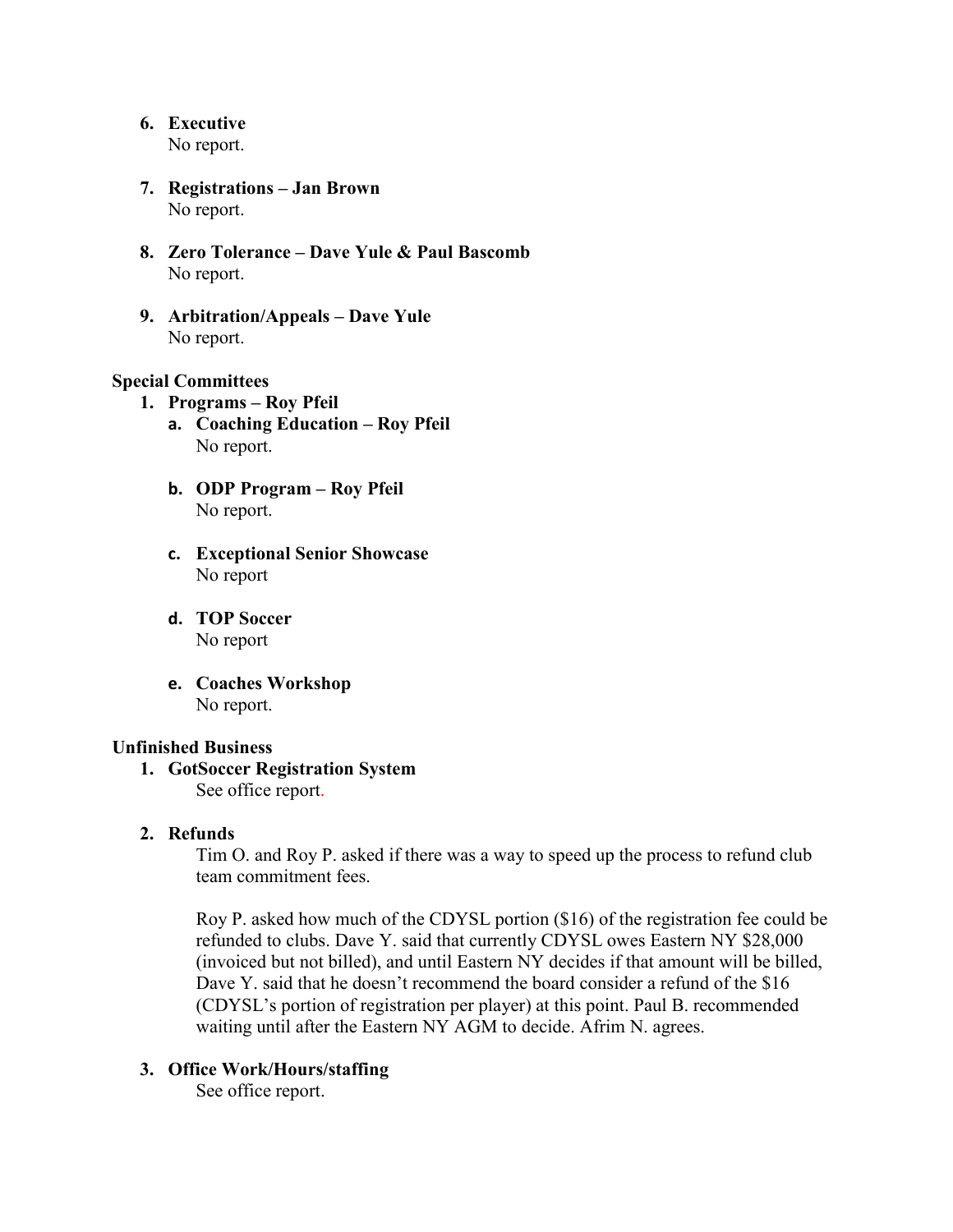### **4. Agenda for BOD**

Roy P. mentioned that there was a lot of confusion with the motion at the last BOD meeting regarding distributing the Eastern NY refund.

Paul B. asked if Jon C. or Mike K. had an update about the Fall School Soccer season. Jon C. and Mike K. said that they think they will have a season, and are currently going forward as if the season will happen.

### **5. Nominations**

See office report.

### **New Business**

**1. Changes with Risk Management Program**

See office report.

### **2. CDYSL Scholarship Winners – Candace M. (absent)**

Candace M. sent scholarship winners to the board. An announcement will be up on the website soon. Because the June BOD meeting will be via Zoom, Candace M. suggested having Lawn Signs created (CDYSL Scholarship Winner 2020). Dave Y. said that Candace M. did a great job heading this committee.

### **3. Procedures for next BOD Zoom meeting**

Roy P. asked for suggestions to make the BOD meeting run as smooth as possible. He suggested having all clubs muted until someone wants to speak by raising the hand icon. Roy suggested assigning 1 person to watch hands being raised (look at participant list), and one person needs to keep an eye on the chat.

Cathy K. said it would be helpful if Roy P. asks after each topic if there are any questions. Tim O. also suggested to pause after each agenda item for questions. At the beginning of the meeting, Roy P. said the would explain how the meeting format will be handled.

# **4. 20/21 Budget requests from EC and CDYSL Office**

Dave Y. said that any budget requests should be emailed to Dave Y.

Paul B. asked what the plan is for the AGM. Dave Y. said that if we are in Phase 4, we could have the meeting in person as long as we can provide social distancing.

Tim O. suggested that since Fifty FC SC is requesting an- increase to host Fall Ball, it would be the executive committee's due diligence to allow all clubs the opportunity to bid on hosting Fall Ball. Roy P. said that possibly multiple clubs could share hosting Fall Ball (1 location each week), however Paul B. said one of the selling points is that it is all in one location. Roy P. asked Jan B. if she could send out a request for proposals as soon as possible.